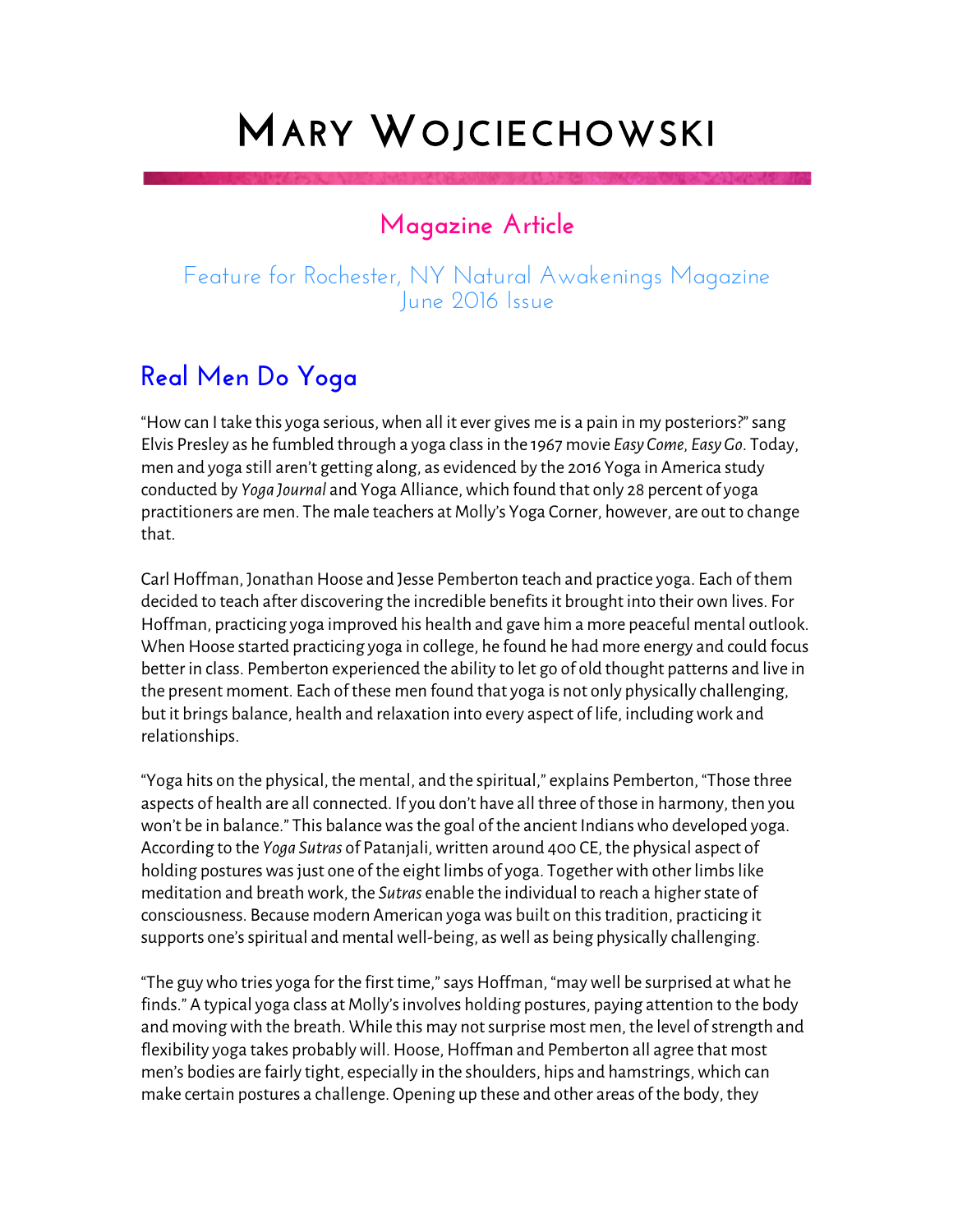explain, has the obvious benefit of increased flexibility but can also promote an emotional release. Opening the heart center, for example, can cause increased feelings of compassion, and opening up the shoulders and throat area can result in an enhanced ability to speak one's truth.

According to these men, the challenge of opening the body through yoga is worth the difficulty. Pemberton explains, "If your body hasn't gone to a place or done a certain pose, your body's going to talk to you, and it's going to manifest as shaking, or vibrating. If you're feeling vibrations in your muscles, that's a good thing. That means you're growing. See if you can stay in pose for 10 seconds, 15 seconds, 25 seconds. If you want to grow past this point, you have to go through discomfort." In order to ease students past the discomfort, these teachers recommend modifying the pose, sometimes using props like blocks or bolsters. They keep a close eye on each student, making sure that the needs of each are being met in a safe and beneficial way.

For some men, the idea of not being able to perform a pose as well as another student may be a challenge in itself. But these teachers encourage their students to focus only on what is happening on their own mat, no matter how many people are around them. "The more you do it, there's less ego involved, and you're just there with the pose," says Hoffman. While holding a posture, yoga students must be fully present in their own bodies in order to determine how far they can or should go.

This inward concentration leads to acceptance of what one's body is capable of, and this acceptance, in turn, leads to increased confidence in one's abilities. "Bring this feeling with you wherever you go," says Pemberton. The idea of being true to oneself is one of many yoga lessons that can be beneficial both on and off the mat.

Some men find the physical practice of yoga to be more challenging than other forms of exercise since each pose engages the entire body, including the mind and the breath. Unlike weight training, in which only one muscle group at a time is generally the focus, every yoga pose— simple to complex—is a full-body challenge. In addition, practicing yoga can complement the other forms of exercise. A runner that practices yoga may experience more flexibility in his hips and hamstrings and an enhanced ability to concentrate on his stride.

But many men turn to yoga only after other forms of exercise have caused them injury. As Hoose reports, "I've seen an increase in the number of male students who have had some sort of injury from other kinds of exercise, like back surgery or knee replacement, and come to yoga as a part of their recuperation." What these teachers would like men to know is that while yoga can be restorative to a body in distress, it shouldn't be a last resort.

The teachers at Molly's Yoga Corner would like to issue Rochester men a challenge: To give yoga a chance. They recommend finding a good studio and spending time exploring the possibilities and challenges of yoga. One-on-one sessions or a beginner's workshop are other ways to get started. "If guys need a challenge," says Pemberton, "I challenge you not to think.